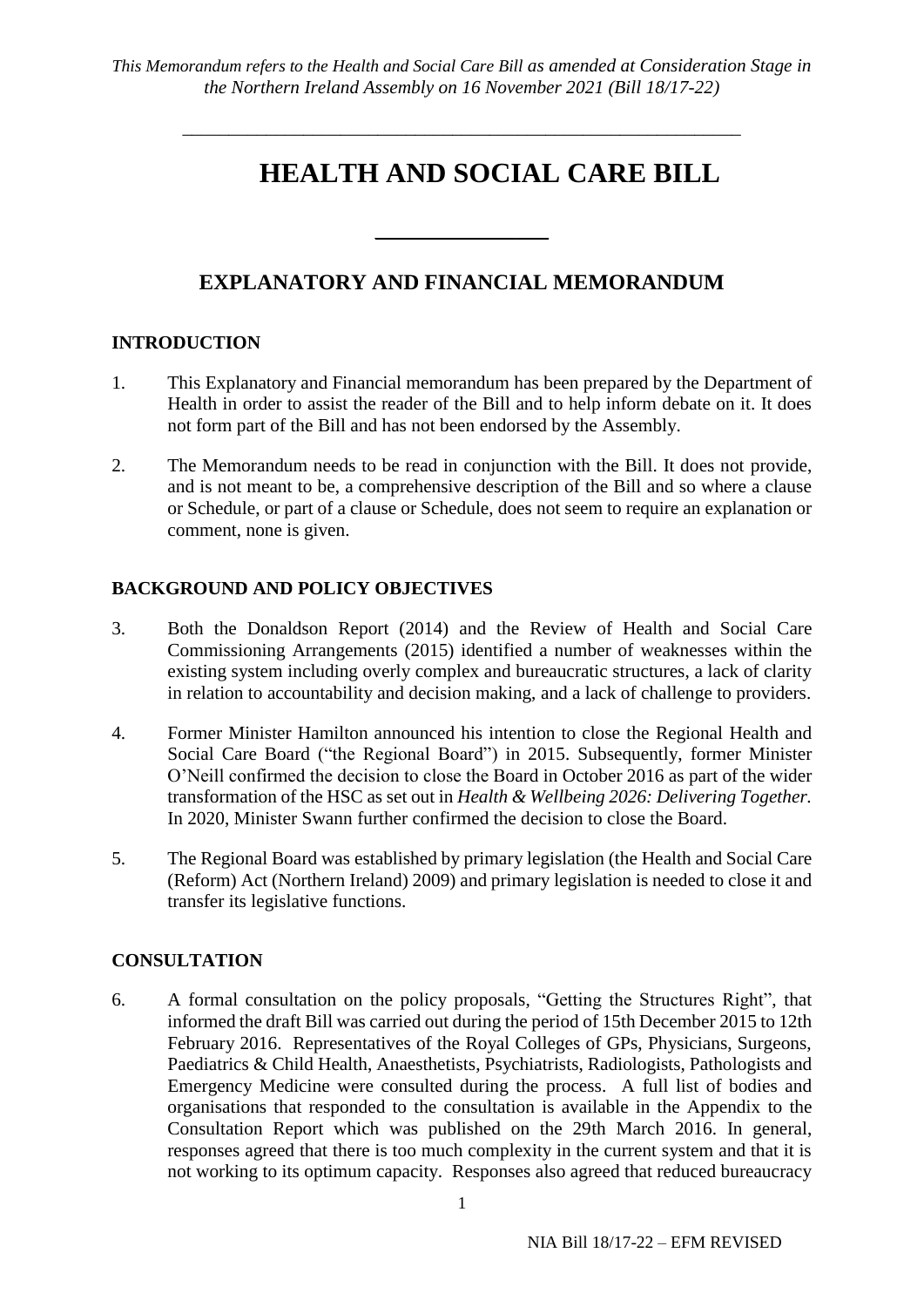would allow the system to respond more quickly to changing demands and that bringing performance management into the Department would help improve lines of accountability. The responses and comments have been helpful in informing the detail of the proposals.

# **OPTIONS CONSIDERED**

- 7. The provision of health and social care in Northern Ireland is currently provided under a range of legislation, the main provisions being the Health and Personal Social Services (Northern Ireland) Order 1972 and the Health and Social Care (Reform) Act (Northern Ireland) 2009 ("the 2009 Act").
- 8. This Bill gives effect to one of the options considered, namely the closure of the Regional Board. The Bill provides, on closure of the Regional Board, for:

(i) all the functions that the Regional Board currently exercises, and its oversight roles in relation to all functions exercised by HSC trusts, to go to the Department; and

(ii) the functions which began life as Health and Social Services Boards functions, now exercisable by HSC trusts by virtue of Article 3 of the Health and Personal Social Services (Northern Ireland) Order 1994, (called the Social Care and Children functions) to become exercisable by HSC trusts on the face of the primary legislation.

9. Another option considered was the transfer of a significant number of the Regional Board's functions to the Regional Agency for Public Health and Social Well-being. This option was discounted as it would have significantly diluted the Regional Agency's primary role and effectively resulted in the re-establishment of the layer of bureaucracy that the Department is seeking to remove.

# **OVERVIEW**

10. The Bill has 9 clauses and 4 schedules. The clauses provide for the dissolution of the Regional Board while retaining Local Commissioning Groups and provides a duty on the Department to make regulations to establish bodies for local areas. In addition, the remaining clauses provide for the transfer of the Regional Board functions and require the Department to make transfer schemes for assets and staff. A further clause provides for necessary transitional provisions. Finally the remaining clauses provide for interpretation, commencement and the short title of the Bill.

# **COMMENTARY ON CLAUSES**

11. A commentary on the provisions follow overleaf. Comments are not given where the wording is self-explanatory.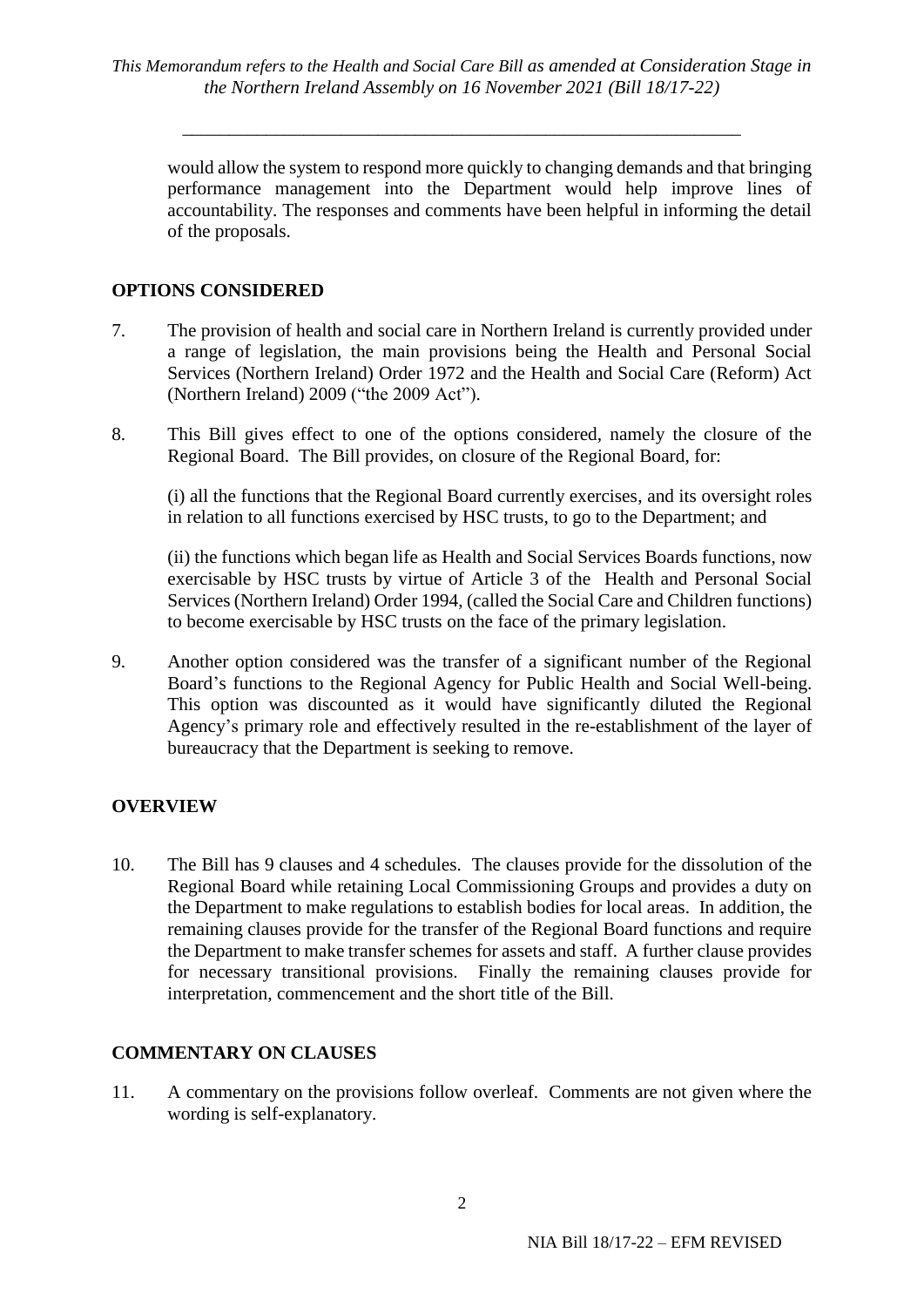# **Clause 1 – Dissolution of the Regional Health and Social Care Board**

Provides for the dissolution of the Regional Health and Social Care Board ("the Regional Board").

#### **Clause 2 – Transfer of the Regional Board's functions**

Introduces Schedule 1. Schedule 1 contains both the amendments providing for the transfer of the Regional Board's functions and amendments consequential on the transfer of the Regional Board's functions and its dissolution. Amendments to the Health and Personal Social Services (Northern Ireland) Order 1972 and the other Health specific Acts and Orders result in duties and responsibilities previously held by the Regional Board now being placed in the main directly upon the Department. As a consequence existing lines of accountability and performance management are clearer.

For those amendments that result in functions now being directly placed on HSC trusts (Social Care and Children functions) the Department is now directly responsible for the oversight of HSC trusts' exercise of those functions, again simplifying accountability and performance management lines.

#### **Clause 3 - Continuation of Local Commissioning Groups**

Provides for the continuation of Local Commissioning Groups as unincorporated bodies following the closure of the Regional Health and Social Care Board. It also introduces Schedule 2.

Schedule 2 contains the statutory provisions necessary to continue to operate Local Commissioning Groups beyond the closure of the Health and Social Care Board. The schedule also provides for the existing regulations in terms of the functions, membership and appointments and terms of office to be retained.

Schedule 2 provides a regulation making power to the Department to dissolve Local Commissioning Groups on a day appointed by the Department. This Department may not however make regulations to dissolve Local Commissioning Groups until the Department makes regulations to establish bodies (Boards) for local areas.

#### **Clause 4 - Duty to establish bodies for local areas**

Provides a duty on the Department to make regulations to establish bodies (Boards) for local areas. Each Board is to exercise such functions relating to the matters detailed as may be prescribed and must exercise those functions with the aim of improving the health and social well–being of the people in its area and reducing health inequalities in comparison as described in the provision.

No regulations can be made by the Department in respect bodies (Boards) for local areas unless the draft regulations have been laid before and approved by the Assembly.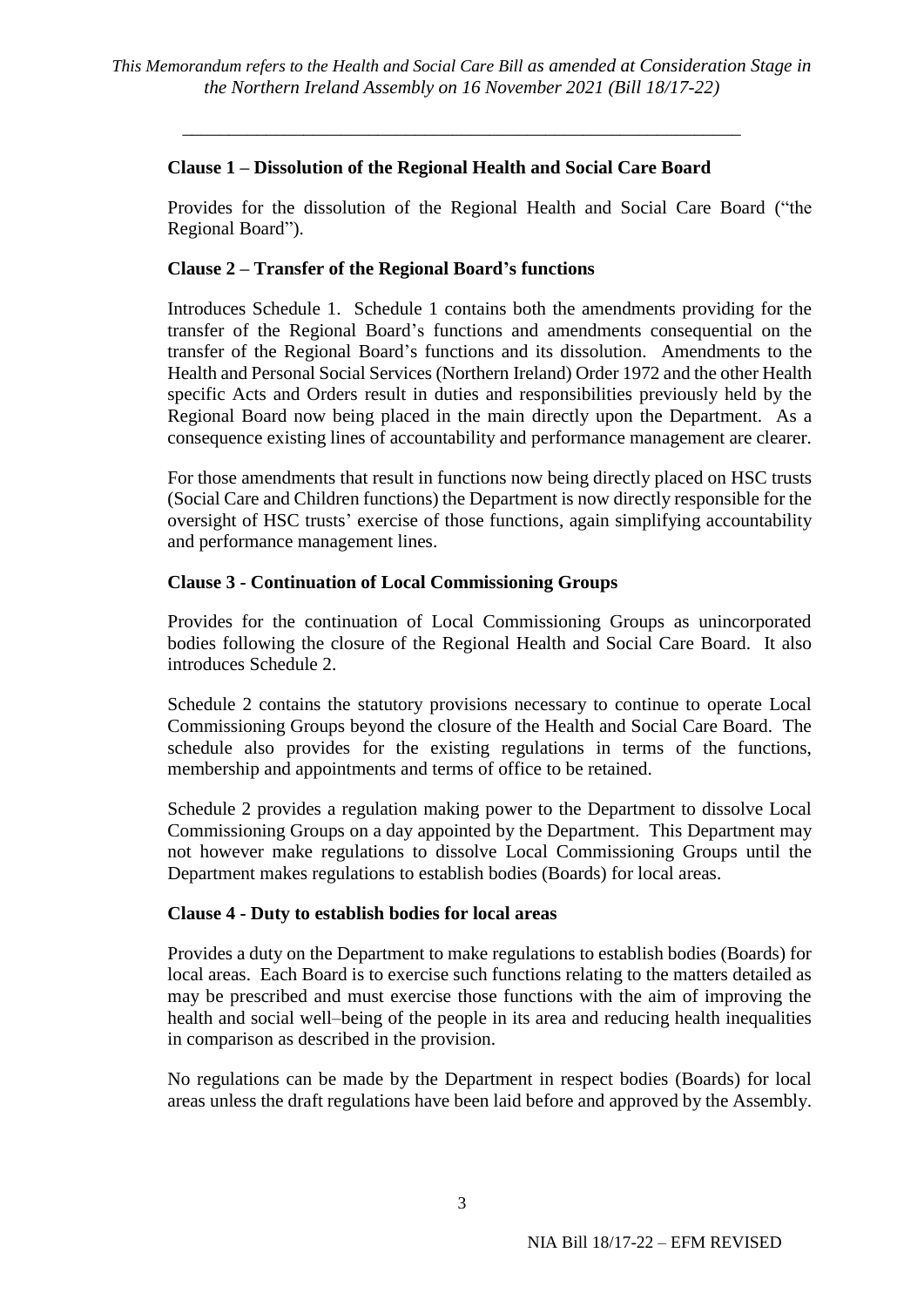#### **Clause 5 - Schemes for transfer of Assets and Liabilities**

Requires the Department to make a scheme or schemes for the transfer of the assets and liabilities of the Regional Board. It also introduces Schedule 3 which deals with the transfer of assets and liabilities of the Regional Board including the transfer of its employed staff. Schedule 3 also provides for continuity in terms of providing that a transfer scheme does not affect the validity of anything done by or to the Regional Board (including legal proceedings) before the transfer date.

#### **Clause 6 – Transitional Provision**

Introduces Schedule 4 which contains provisions that require the Department to make arrangements for the preparation of the final accounts and report of the Regional Board. Further, the Auditor and Comptroller General must examine and provide a report to the Department. The Department must lay before the Assembly a copy of the final accounts and report and the report provided by the Auditor and Comptroller General.

Part 2 of Schedule 4 provides General Provisions and Specific Provisions to ensure continuity in terms of previous directions issued, and how references to the Regional Board in statutory provisions or statutory documents are now to be read. In addition the Department may continue anything being done by or to the Regional Board (including legal proceedings) following the closure of the Regional Board.

#### **Clause 7 – Interpretation**

Defines certain terms used in the Bill, including applying the Interpretation Act (Northern Ireland) 1954 to the expressions "statutory document" and "statutory provision".

#### **Clause 8 – Commencement**

Stipulates that the provisions of the Act will come into operation either on Royal Assent or on a date subsequently decided by the Department.

#### **Clause 9 – Short title**

Sets out the title of the Act.

Schedule 1 details the amendments required to existing legislation to effect the transfer of powers, duties and responsibilities to the Department and HSC trusts as a consequence of the closure of the Regional Board.

The statute book contains many references to Health and Social Services Boards. The Boards were dissolved under the 2009 Act with certain of their functions transferred to the Regional Board and certain of their functions transferred to the Regional Agency. In consequence, the 2009 Act provides that the references to the Boards must now be read as references to the Regional Board and/or the Regional Agency depending on context.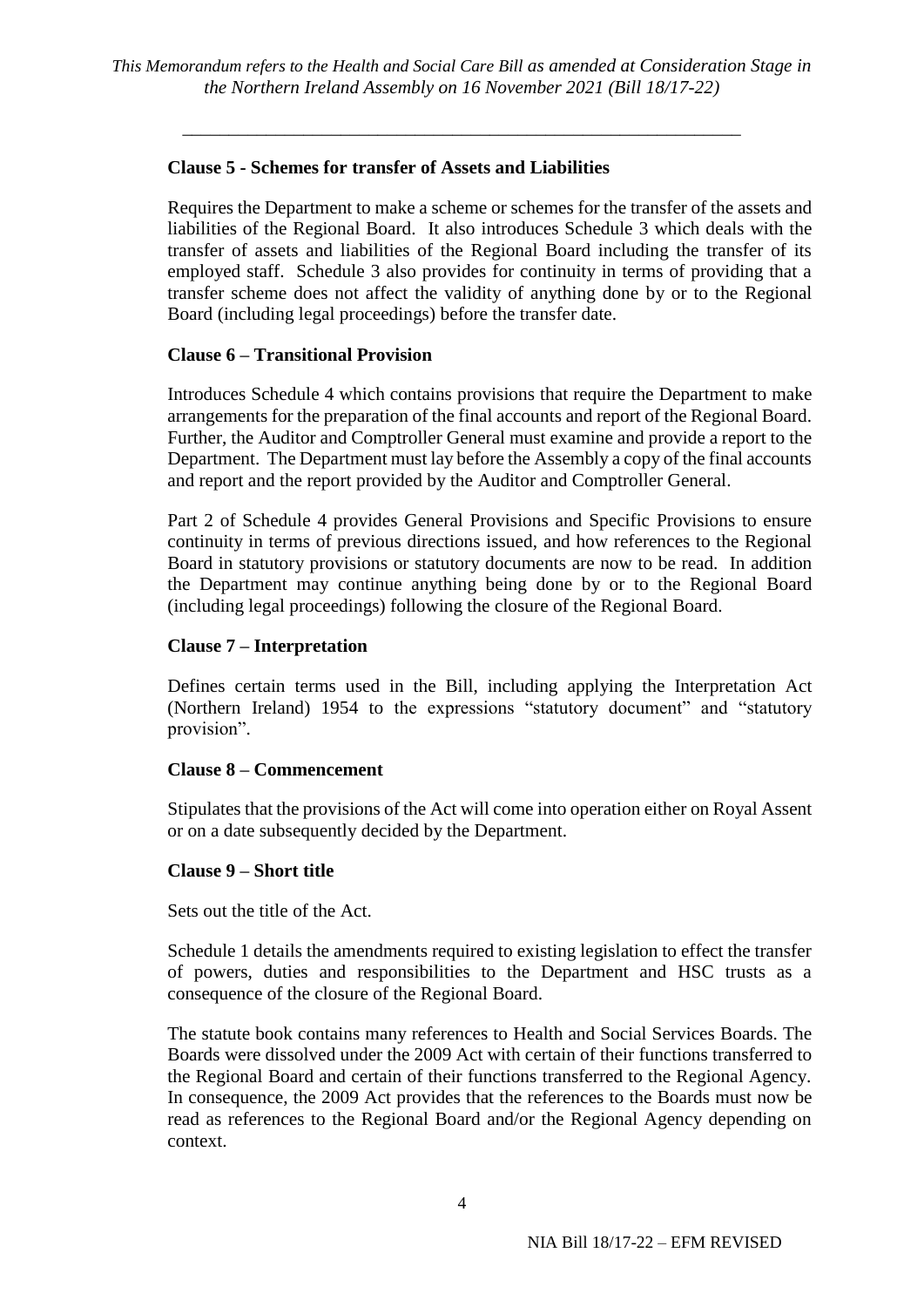With the abolition of the Regional Board and the transfer of its functions to the Department, the references to Health and Social Services Boards are being replaced textually by references, as appropriate, to the Department or, in a very small number of cases, the Regional Agency.

There are other references to functions exercisable by Health and Social Services Boards (which now means the Regional Board) in areas where there is no HSC trust. Since there are HSC trusts for all areas in Northern Ireland, these functions are not currently exercisable by the Regional Board. The possibility of the functions being exercisable by the Department in the future, in the absence of an HSC trust for a particular area, is preserved by new paragraph 22A of Schedule 3 to the Health and Personal Social Services (Northern Ireland) Order 1991 ("the 1991 Order"), inserted by Schedule 1 to the Bill.

There are some functions which, on the face of the legislation, are conferred on the Department but which are currently delegated to the Regional Board and thence to HSC trusts. The dissolution of the Regional Board renders it necessary either (i) to leave the function notionally with the Department and for there to be new delegations from the Department direct to the HSC trusts or (ii) to amend the primary legislation so the function is conferred directly on the HSC trusts, but preserving the power of the Department to issue guidance and directions and if necessary to recall the function. The Bill takes the second of these approaches. Thus the Bill contains some amendments which appear to be transferring functions from the Department to HSC trusts, but which in reality are consequential on the dissolution of the Board and preserve the current arrangements for the exercise of functions.

Articles 3 & 4 of the Health and Personal Social Services (Northern Ireland) Order 1994 provide for the delegation of certain functions of Health and Social Services Boards (that is, now the Regional Board) to HSC trusts. The functions are listed in the Statutory Rules made under Article 3. Again, the dissolution of the Board requires this portion of the legislative framework to be revised. The relevant functions (now called "social care and children functions") are conferred directly on HSC trusts (new Article 10A of the 1991 Order, thereby replicating the effect of Article 3 and the Statutory Rules). The power of the Department to provide for delegation of other functions is included at new Article 10B.

Each of these four types of case are instances where the dissolution of the Regional Board makes it necessary to amend the legislation relating to the exercise of functions that are currently exercised by, or are capable of being exercised by, the Board; and the decision has been taken to set out more clearly on the face of legislation where responsibility for the exercise of the functions falls, whilst restating all the existing law relating to delegation and direction of the exercise of those functions.

Schedule 2 contains the statutory provisions to continue to operate Local Commissioning Groups (LCGs) beyond the closure of the Health and Social Care Board. With the abolition of the Board, these amendments are necessary to allow the Local Commissioning Groups to continue. Schedule 2 ensures the existing necessary legislative provisions in respect of functions and membership etc. of Local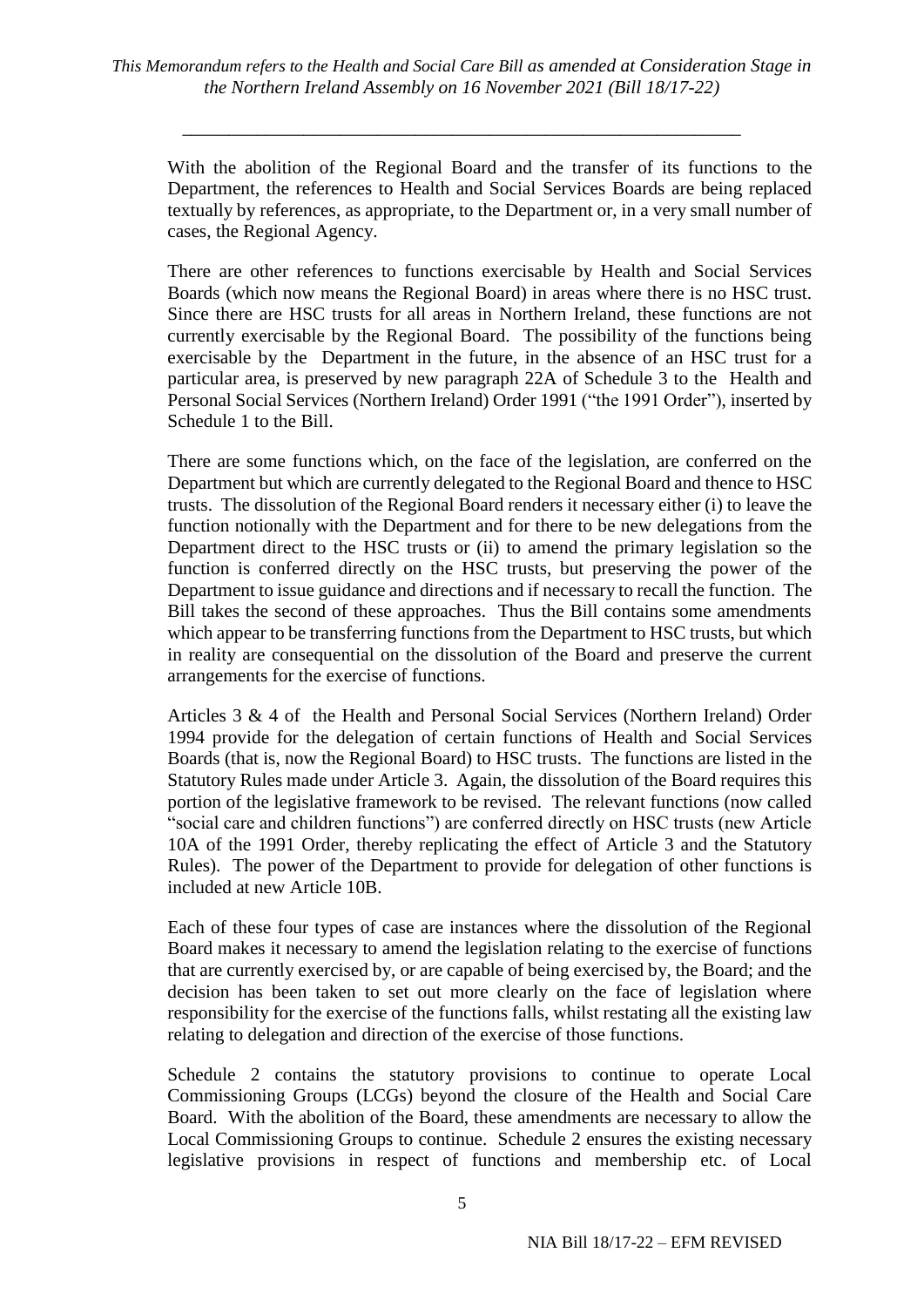Commissioning Groups are retained for the now continued Local Commissioning Groups. It sets out how the LCGs are to function and, ultimately then, cease to operate.

Schedule 3 details the effect of schemes for the transfer of the Regional Board assets, liabilities and staff upon its closure.

Schedule 4 details general and specific transitional provisions.

# **FINANCIAL EFFECTS OF THE BILL**

12. The closure of the Regional Board will result in an annual saving of £0.1 million.

#### **HUMAN RIGHTS ISSUES**

13. The provisions of the Bill are compatible with the European Convention on Human Rights.

#### **EQUALITY IMPACT ASSESSMENT**

14. An equality screening was undertaken at the point the consultation was live. No impacts were identified with the exception of potential impacts on some Regional Board staff (through changes such as relocation). No relocation of staff is, however, planned and staff are to retain their existing terms and conditions. The decision is that a full Equality Impact Assessment (EQIA) was not required.

#### **SUMMARY OF THE REGULATORY IMPACT ASSESSMENT**

15. As the Bill imposes no costs or savings, or negligible costs or savings, on business, charities, social economy or the voluntary sector, a Regulatory Impact Assessment was not considered necessary.

#### **DATA PROTECTION IMPACT ASSESSMENT/DATA PROTECTION BY DESIGN**

16. A Data Protection Impact Assessment screening was completed. A full Assessment was not required.

#### **RURAL NEEDS IMPACT ASSESSMENT**

17. As the Bill will have no impact on rural inhabitants, a full Rural Needs Impact Assessment is not appropriate.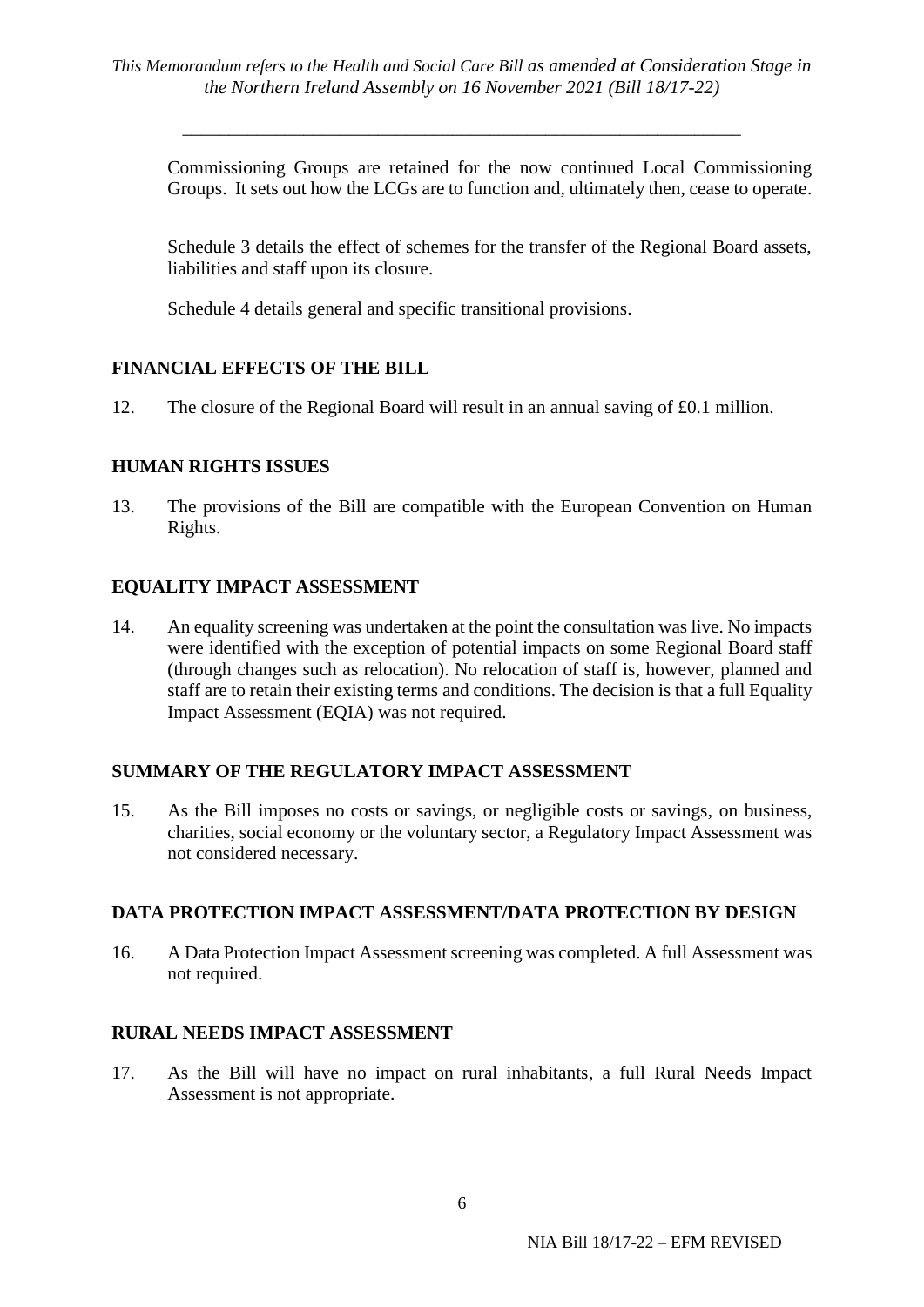#### **LEGISLATIVE COMPETENCE**

18. The Minister of Health had made the following statement under section 9 of the Northern Ireland Act 1998:

*"In my view the Health and Social Care Bill would be within the legislative competence of the Northern Ireland Assembly."*